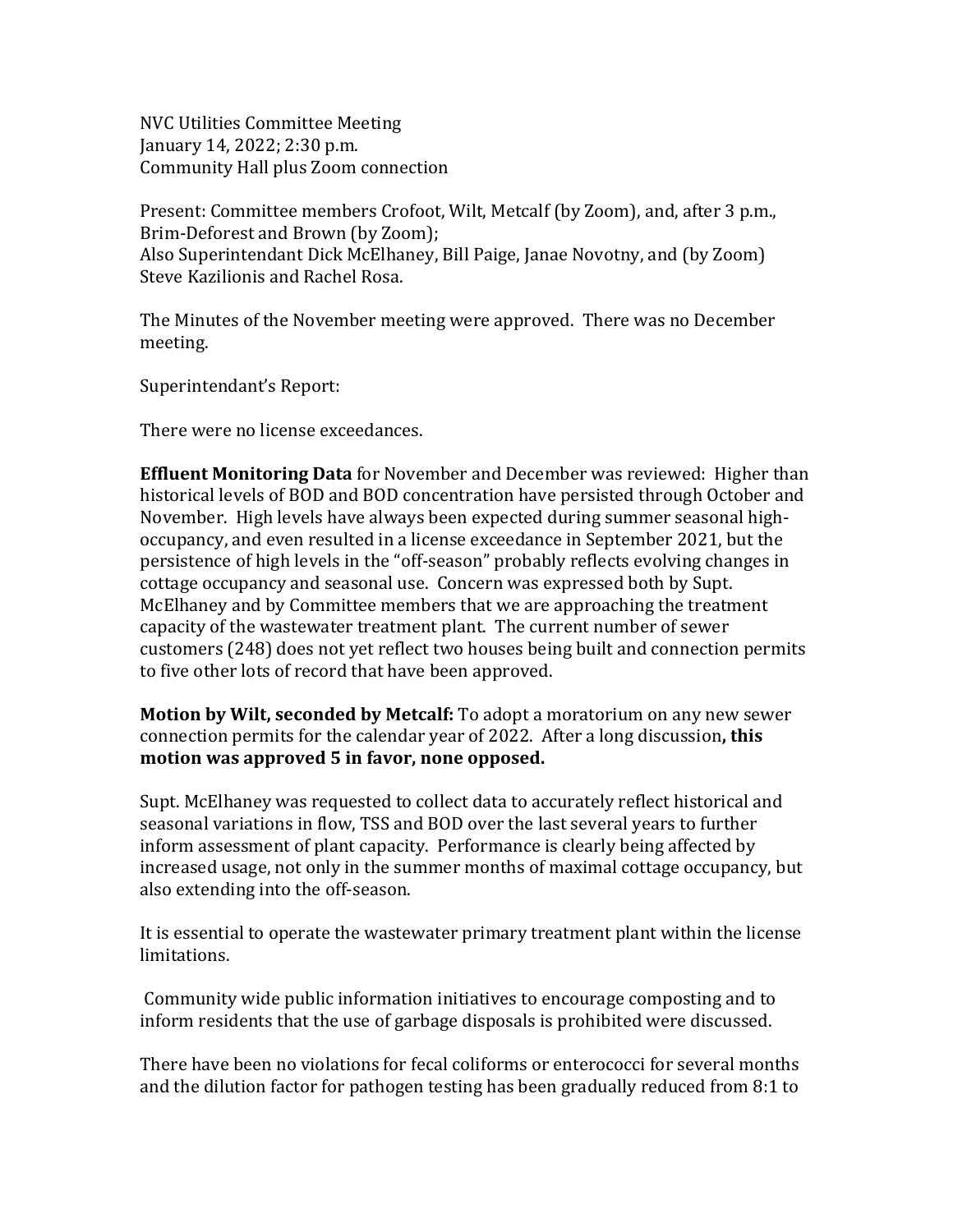4:1. Chlorine is now being measured not only as Total Residual Chlorine but as Free Soluble Chlorine.

## **Financials:**

Current outstanding bills after the November billing stand at \$5000 for both utilities as of January 10th.

The Financial Report for 2021 was reviewed. Although there were some minor problems with allocation of amounts to different accounts, there were no great surprises other than increased spending for sludge removal and for chemicals, failure to pay bills to one vendor, and failure of the NVC to pay their bill for fire hydrants. Committee members expressed their pleasure and gratitude to Treasurer Huntoon for providing these reports.

The Water Utility's 2021 PUC report has not yet been filed because the 2020 audit is still incomplete. Purdy Powers will be requested to communicate with the PUC to explain this.

Bill Paige reported that the Town of Northport has made an exception to the winter road posting weight limitations to allow for bulk delivery of chemicals to the treatment plant throughout the winter.

Rachel Rosa addressed the Committee, particularly with reference to the pending Sewer rate increase and the possibility of linking sewer bills to actual usage as measured by metered water use. The Committee will consider whether such a change is feasible or advisable.

Meeting adjourned at 4:30 p.m. Next Meeting: February

| Parameters    | <b>Nov</b> | 0 <sub>ct</sub> | Sept  | <b>YTD</b> | <b>YTD</b> | <b>YTD</b> | 2020 | <b>DEP</b> | <b>YTD</b>   |
|---------------|------------|-----------------|-------|------------|------------|------------|------|------------|--------------|
|               |            |                 |       | Lo         | Hi         | Ave        | Ave  | Limit      | Exceed-      |
|               |            |                 |       |            |            |            |      |            | ances        |
| Flow GPD      | 27835      | 16687           | 24162 | 5643       | 3196       | 19115      | 1271 | <63,00     | $\theta$     |
|               |            |                 |       |            | 7          |            | 8    | 0          |              |
| Precip inches | 6.20       | 6.79            | 8.64  | 1.58       | 10.10      | 4.45       | 3.17 | n/a        | $\theta$     |
| TSS lbs/day   | 1.7        | 1.8             | 2.9   | 0.9        | 7.6        | 2.7        | 1.6  | < 76       | $\theta$     |
| TSS lbs max   | 3.8        | 2.4             | 3.8   | 1.7        | 11.4       | 5.2        | na   | report     | $\mathbf{0}$ |
| TSS mg/l ave  | 8.0        | 22.3            | 21    | 16.5       | 44.3       | 27.5       | 23.2 | $145$      | $\theta$     |
| TSS mg/l max  | 11         | 29              | 29    | 26         | 64         | 39.5       | na   | report     | $\mathbf{0}$ |
| TSS % removal | 97.2       | 92.3            | 92.9  | 80.0       | 94.3       | 89.1       | 92.7 | >50        | $\theta$     |
| BOD lbs/day   | 26.6       | 14.8            | 16.7  | 2.8        | 37.6       | 14.6       | 6.3  | < 107      | $\theta$     |
| BOD lbs max   | 44.8       | 19.2            | 23.9  | 6.1        | 73.8       | 25.9       | na   | report     | $\theta$     |
| BOD mg/l ave  | 128.4      | 193             | 111   | 37.2       | 244        | 141.1      | 81.1 | < 203      | 1            |

## **WTP Monthly Performance Table**